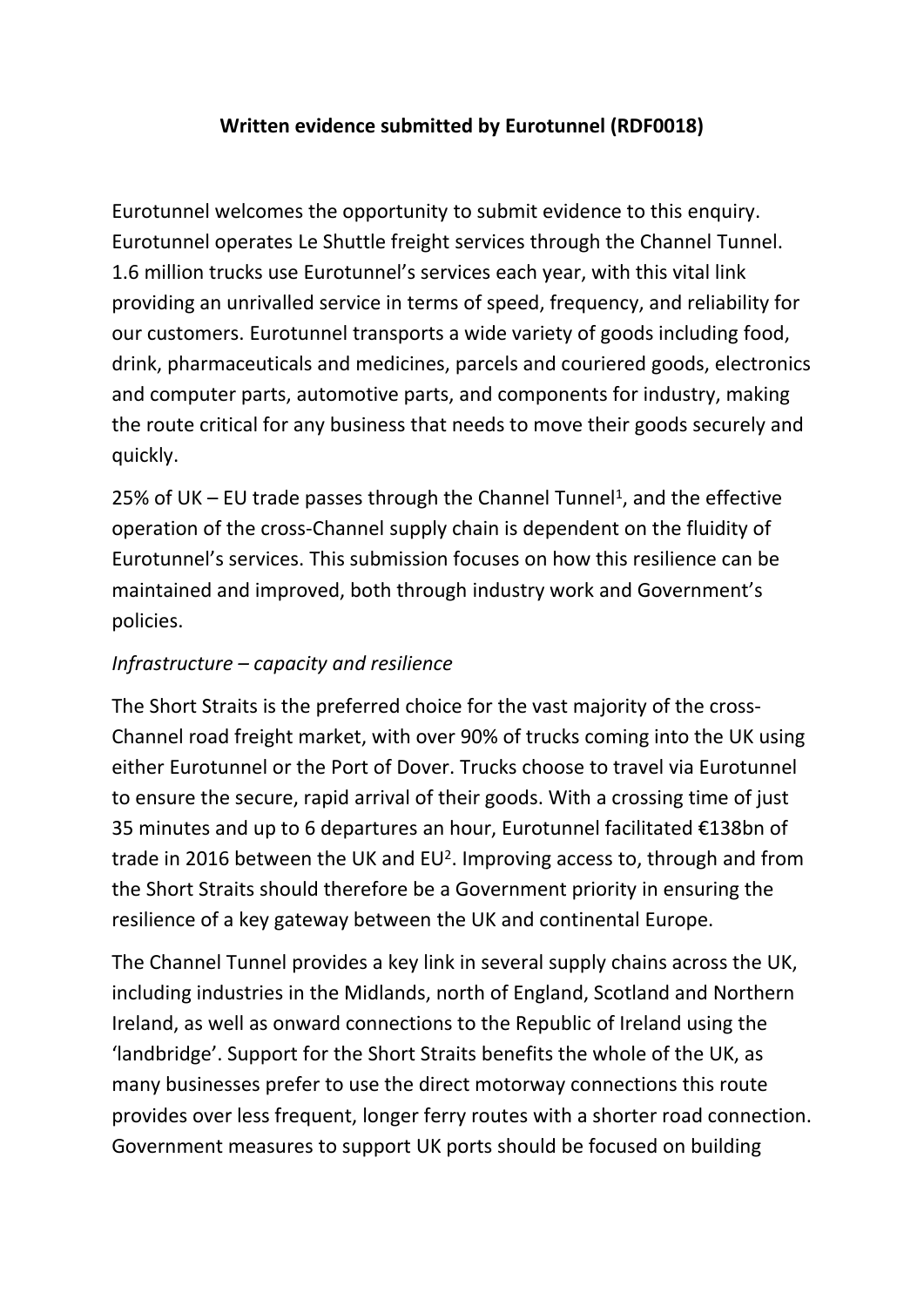resilience where traffic wishes to travel, over those that directly intervene in the market.

With the Channel Tunnel providing a motorway-to-motorway connection between the UK and continental Europe, ensuring these networks are maintained is crucial. We welcome the delivery of the Lower Thames Crossing, an essential second route for goods moving north of the M25. While the M20 remains the primary route to the Channel Tunnel, it is also the primary route for goods and passengers travelling to and from the Port of Dover. The M2/A2 provides an important alternative route but does not have the capacity to carry large volumes of traffic due to the variable nature of the route, the number of roundabouts and the single carriageway on arrival in Dover. Upgrades to the A2 trunk road east of Canterbury and into the Port of Dover would strengthen the resilience of both the M2/A2 corridor and the M20, providing distinct routes for freight traffic travelling to Eurotunnel and the Port of Dover. This would also alleviate concerns around diversion of traffic away from the M20 to the M2/A2 when the Lower Thames Crossing is built.

## *Border procedures and the impact on road freight*

As a binational company, providing both the terminal and carrier for active modes of transport, Eurotunnel has worked closely with both the UK and French governments to introduce procedures that move the checking of goods away from the physical border. Our customers have the option to provide physical barcodes (both UK Goods Movement References, and their French equivalents through the SI Brexit system) to our agents, or to provide their barcode details in a Eurotunnel Border Pass prior to crossing. The Border Pass allows customers who have their documents to swiftly pass through our check in and pit stops, as their VRN is recognised and paired with their customs documents.

The data is then sent to both sets of authorities, with pairing during the 35 minute crossing and a status given if a customer is required to present at a UK Inland Border Facility or at our Centre Douane-SIVEP in Coquelles. This system is the only way that border checks could be implemented at a site where trucks are continuously processed. It also provides the flexibility that our customers require when presenting documents before transiting. Customers do not make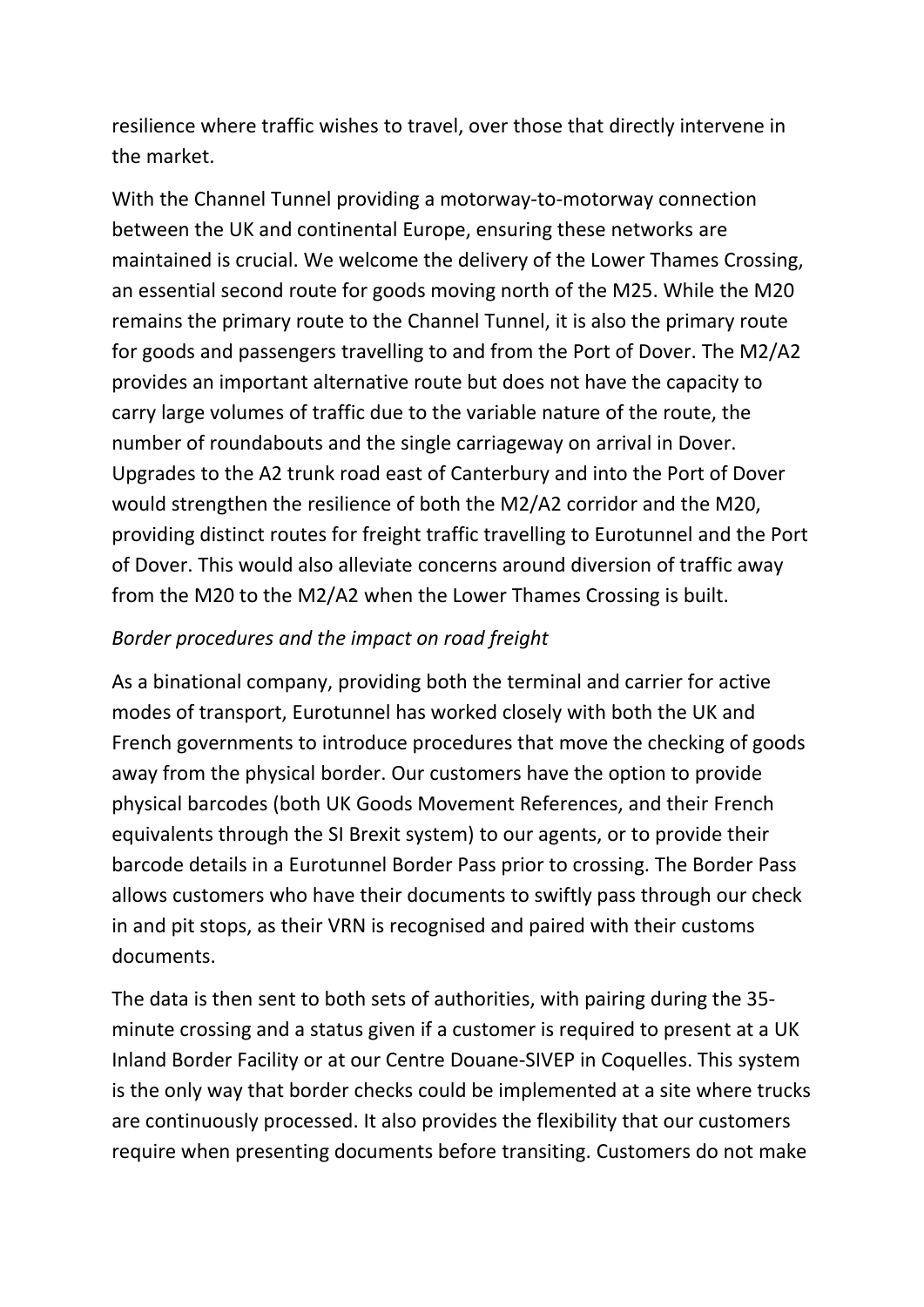bookings for a specific service, instead an account service means a last-minute decision can be made to use Eurotunnel.

As the Government begins to introduce its 2025 Border Strategy, further measures that support the movement of checks away from the border and ease the process for traders and hauliers (such as a Single Trader Window and trusted traders' schemes) are hugely beneficial to ensuring the smooth movement of goods through the Channel Tunnel. Procedures such as a freight registered drivers' scheme have previously been considered by Home Office yet never implemented. A scheme would involve freight drivers uploading certain details (usually biometric) that would be used to check their identity when they pass through our site. With many drivers using Eurotunnel's service more than once a week, this would further improve fluidity through our terminals and consequently the movement of goods into and out of the UK.

# *Supply chains and challenges faced*

Eurotunnel has seen an increase in the number of empty trucks moving from the UK to the EU post-Brexit, with 50% of trucks travelling not containing any goods. With increased documentation, costs and other administrative necessities, many businesses have chosen to stop exporting goods to the EU, particularly those who export SPS goods where the documents required are highly specific and can result in long delays at border facilities if they are incorrect. Hauliers have also chosen to consolidate loads or not take on those that may slow down the truck if it is likely to be inspected.

The Government's move to allow more cabotage will allow European hauliers to recoup some of the costs of bringing a truck over to the UK before sending it back to pick up the next load, however there is still a loss associated with empty trucks. Measures to encourage businesses to export to the EU should be explored by the Government, including those that directly support traders and hauliers with completing the relevant declarations.

Many drivers from the EU do not permanently live in the UK, instead regularly crossing back and forth or staying during the working week to adhere to drivers' hours. Improvement to driver facilities across the UK is vital to ensuring that European drivers are willing to take loads to the UK, including parking, rest, shower, and food facilities. Eurotunnel recently opened Le Truck